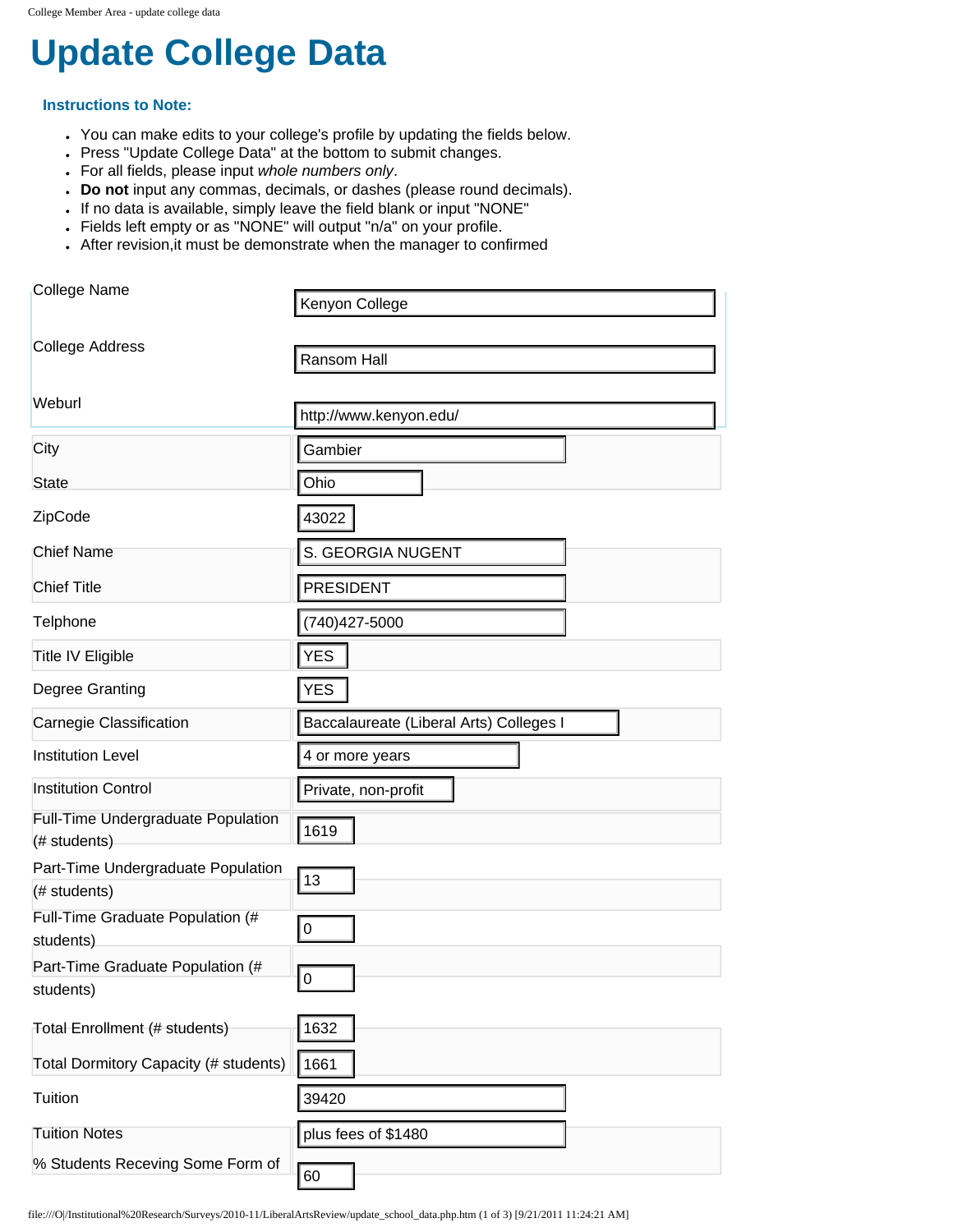| Conce Member Area - apuate conce data           |                       |  |
|-------------------------------------------------|-----------------------|--|
| <b>Financial Aid</b>                            |                       |  |
| % Students Receiving Federal Grants             | 112                   |  |
| Avg. Amount of Federal Grants<br>Received       | 5492                  |  |
| % Students Receiveing State/Local<br>Grants     | 13                    |  |
| Avg. Amount of State/Local Grants<br>Recieved   | 2193                  |  |
| % of Students Receiving Institutional<br>Grants | 50                    |  |
| Avg. Amount of Institutional Grants<br>Received | 27720                 |  |
| % Students Receiving Loans                      | 45                    |  |
| Avg. Amount of Loans Received                   | 4384                  |  |
| <b>Admissions Email</b>                         | admissions@kenyon.edu |  |

### **Short College Overview**

*The text in this section appears at the top of your college's profile. Please limit this text to approximately one paragraph.*

| Kenyon<br>is a private, residential liberal-arts college. The College offers<br>exceptional programs, opportunities to collaborate with faculty, and the<br>ethos of a small and welcoming community. The oldest private<br>institution of higher education in Ohio,<br>Kenyon College was founded in 1824 by Philander Chase, an Episcopal<br>bishop. Kenyon's beautiful 1,200-acre campus is in Gambier, Ohio, 45<br>miles from the state's capital, Columbus. The campus includes a 380-acre | <b>Create Bullet Point</b> |  |
|-------------------------------------------------------------------------------------------------------------------------------------------------------------------------------------------------------------------------------------------------------------------------------------------------------------------------------------------------------------------------------------------------------------------------------------------------------------------------------------------------|----------------------------|--|
|                                                                                                                                                                                                                                                                                                                                                                                                                                                                                                 |                            |  |
|                                                                                                                                                                                                                                                                                                                                                                                                                                                                                                 |                            |  |
|                                                                                                                                                                                                                                                                                                                                                                                                                                                                                                 |                            |  |

## **College Comments**

*The text in this section appears at the college's information request form. You can input text in this area to indicate specific requirement of applicants to your college, and help better target the inquiries you receive.*

Create Bullet Point

| new<br>bullet point Kenyon College is a unique academic community where<br>collaboration rather than competition is the guiding spirit. As one of<br>the nation's finest liberal-arts colleges, Kenyon is also selective in<br>admissions and passionate in its teaching, scholarship, and dedication<br>to involving students in shaping their own education. |  |
|----------------------------------------------------------------------------------------------------------------------------------------------------------------------------------------------------------------------------------------------------------------------------------------------------------------------------------------------------------------|--|
| new bullet point Today the College ranks as one of the<br>finest liberal-arts institutions in the country, attracting superior                                                                                                                                                                                                                                 |  |